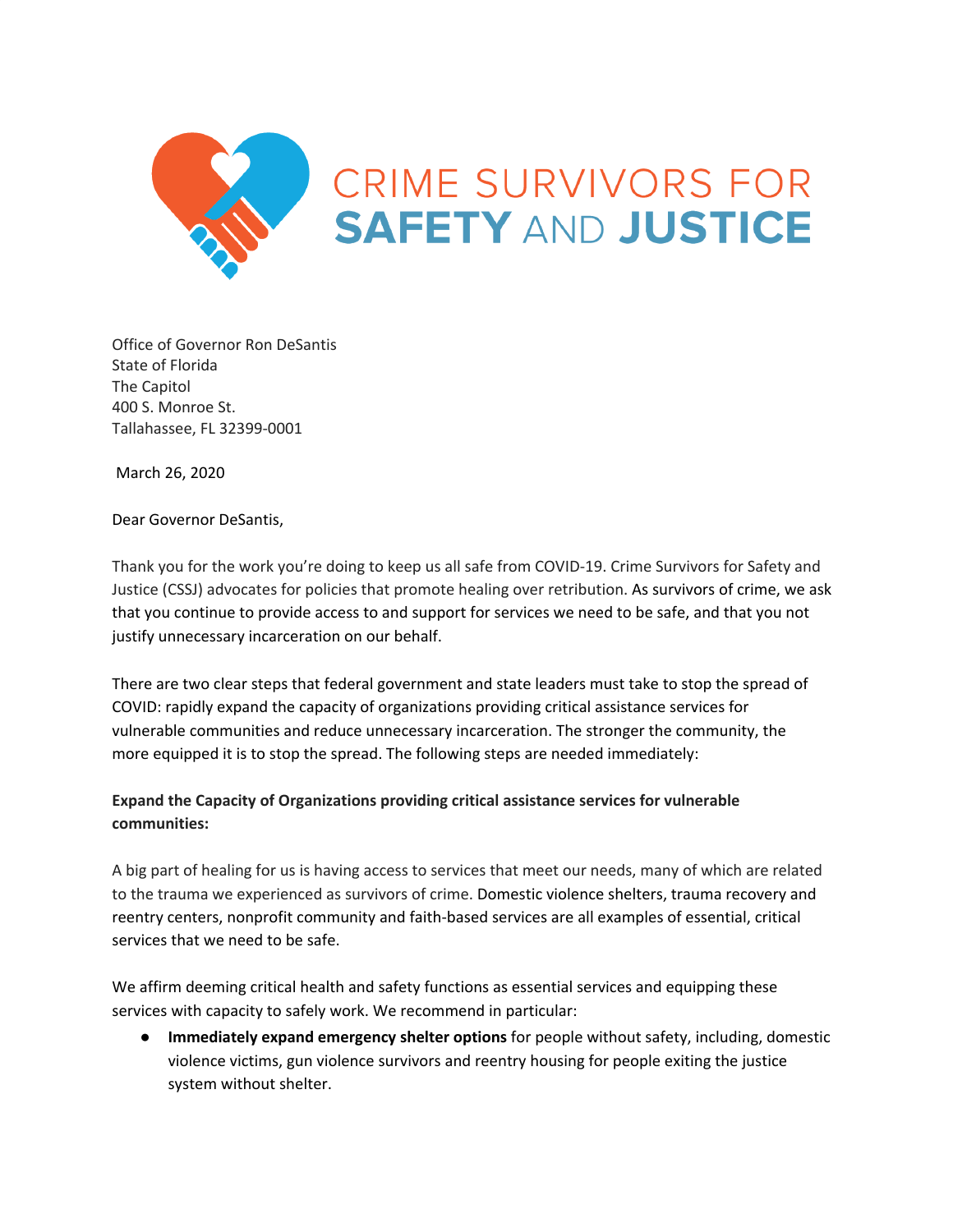- **Ensure critical assistance services are deemed essential services** such as domestic violence shelters, trauma recovery centers, violence prevention, reentry services, nonprofit and faith-based services and other critical supports that can help reduce exposure risks and get people to safety; sustain existing government contracts for these services to ensure that these resources can continue to exist.
- **Establish a one-billion-dollar Crisis Assistance Emergency Response Fund t**o ensure these essential services are equipped to safely provide support and have capacity to expand access as the number of people in crisis grows.
- **Accelerate application reviews and reduce bureaucratic barriers** to victim compensation, public benefits (SNAP, TANF, WIC) and emergency housing or other crisis support so vulnerable people don't face delays to assistance in getting to safety.
- **Ensure critical community services can move online** and ensure the people they serve can access virtual help by providing technology equipment to providers and expanding free or low-cost broadband and mobile phone and data services so people can access crisis assistance and safely shelter in place.
- **Establish or expand crisis assistance navigator hotlines** and tele-wellness checks to connect vulnerable people to care.
- **Eliminate rules that prevent people with past convictions from eligibility** for federal and state housing, victim compensation and employment to facilitate access to safe shelter and reduced exposure.

## **Safely and Responsibly Reduce Unnecessary Incarceration**

Second, as survivors, we know that many people in prison were once victims of crime themselves, and we believe in healing over retribution. We affirm calls to action emerging across the nation to take urgent action to stop the spread of the virus inside prisons and jails. (See [REFORM](https://medium.com/@reformalliance/the-safer-plan-preventing-the-spread-of-communicable-disease-in-the-criminal-justice-system-e9572b8babea) Alliance SAFER Plan, The Justice [Collaborative](https://thejusticecollaborative.com/covid19/) COVID-19 Response, and Prison Policy Initiative Virus [Response](https://www.prisonpolicy.org/virusresponse.html).)

- **Accelerate testing and release of people in prison**, with reentry plans that include health access and shelter, especially for the elderly, sick, people who pose no risk and people that will be released soon anyway, with limited time remaining on their sentence.
- **Authorize and expand non-incarceration options** for people entering jail for low-level crime, pretrial detention, cases that do not involve a safety risk, and cases that usually result in short incarceration terms.
- **Prevent people on probation or parole from unnecessary incarceration** and exposure by terminating probation or parole supervision for people that have been compliant and are a low risk to recidivate; stopping returning people on probation or parole to incarceration for technical violations; shifting from in-person supervision to remote reporting, and ceasing penalties for violations of probation or parole that are dependent on financial stability.

As crime victims who support more rehabilitation and less incarceration, and who want us all to be safe, we strongly urge you to follow our recommendations above.